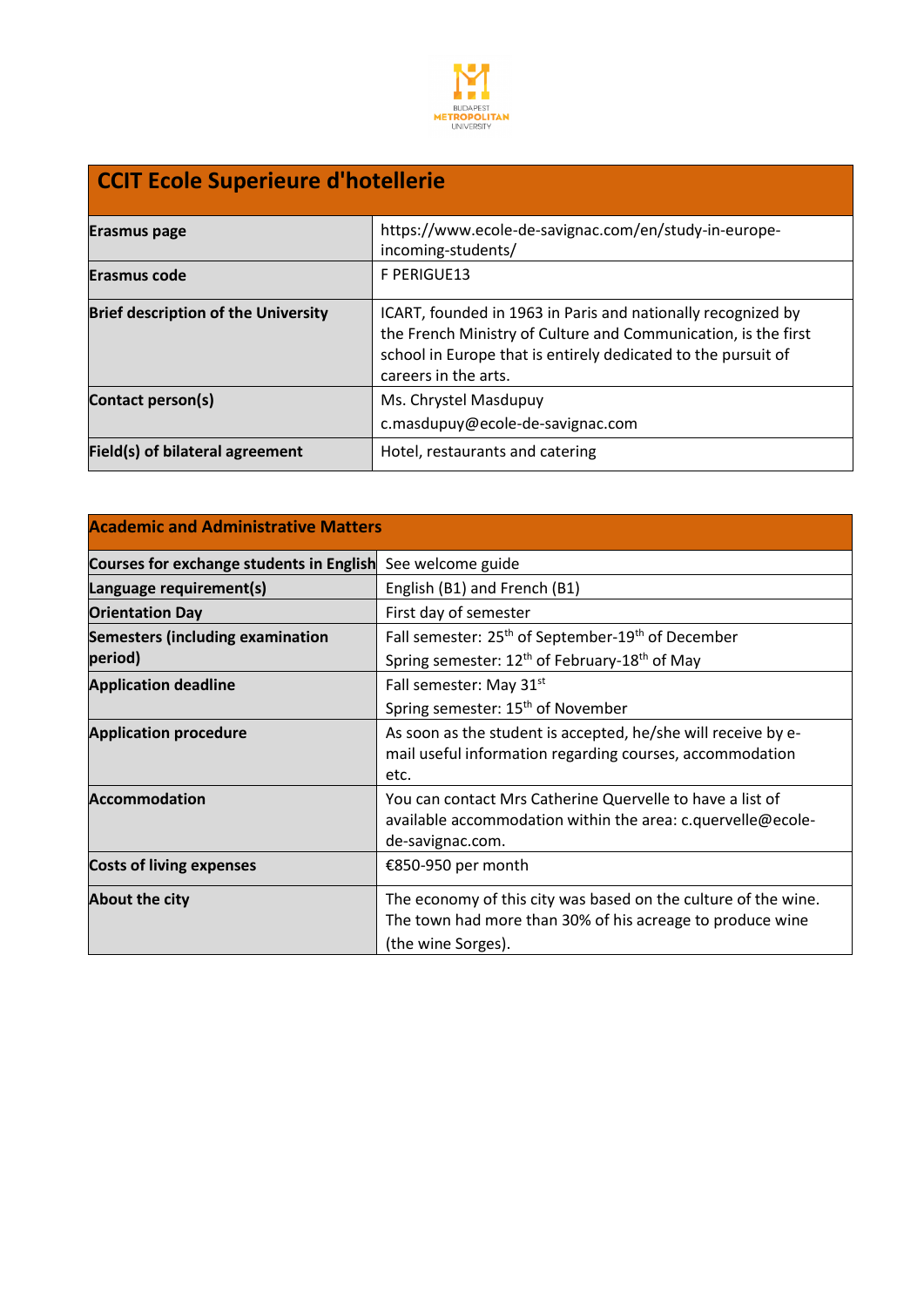## ECOLE SUPÉRIEURE INTERNATIONALE DE SAVIGNAC Savignac-les-Eglises



France

| <b>School Website</b>               | https://www.ecole-de-savignac.com/en/                              |                                  |
|-------------------------------------|--------------------------------------------------------------------|----------------------------------|
| <b>Accreditations &amp; Ranking</b> | CNCP, INSTITUTE OF HOSPITALITY, EDEXCEL                            |                                  |
| Information about the               | Exchange Programme // Erasmus + Agreement                          |                                  |
| agreement                           |                                                                    | Erasmus+                         |
| Offered programme & field of        | Many courses within the Hospitality, Tourism and Catering industry |                                  |
| expertise                           |                                                                    |                                  |
| <b>Course information</b>           | Semester 3:                                                        |                                  |
|                                     | Courses*                                                           | <b>ECTS</b> credits              |
|                                     | <b>Cross Cultural Communication</b>                                | 2                                |
|                                     | Controlling and Budgeting                                          | 5                                |
|                                     | <b>Hospitality Business Finance</b>                                | 4                                |
|                                     | Macroeconomics                                                     | 4                                |
|                                     | HR Management                                                      | 3                                |
|                                     | Tourism Management                                                 | 1,5                              |
|                                     | Luxury Hospitality                                                 | 1,5                              |
|                                     | Professional Project                                               | $\overline{2}$                   |
|                                     | English culture and communication                                  | 3                                |
|                                     | Second language                                                    | 3                                |
|                                     | French language for non-native speakers<br>(non compulsory)        | 3                                |
|                                     | Semester 4:                                                        |                                  |
|                                     | Courses*                                                           | <b>ECTS</b> credits              |
|                                     | Cross Cultural Management                                          | 3                                |
|                                     | <b>Business Strategy</b>                                           | 4                                |
|                                     | Finance                                                            | 4                                |
|                                     | Cultural Diversity in an international environment                 | 3                                |
|                                     | Marketing and Social Media                                         | 4                                |
|                                     | Luxury Hospitality                                                 | 1                                |
|                                     | Gastronomy and French heritage                                     | 5                                |
|                                     | Wine economics focused on Bordeaux wines                           | 1                                |
|                                     | Tourism development<br>Professional skills                         | 3                                |
|                                     |                                                                    | $\overline{2}$<br>$\overline{3}$ |
|                                     | French language for non-native speakers (non<br>compulsory)        |                                  |
| <b>Courses workload</b>             | 30 ECTS credits per semester of courses.                           |                                  |
| Number of seats                     | $\overline{2}$                                                     |                                  |